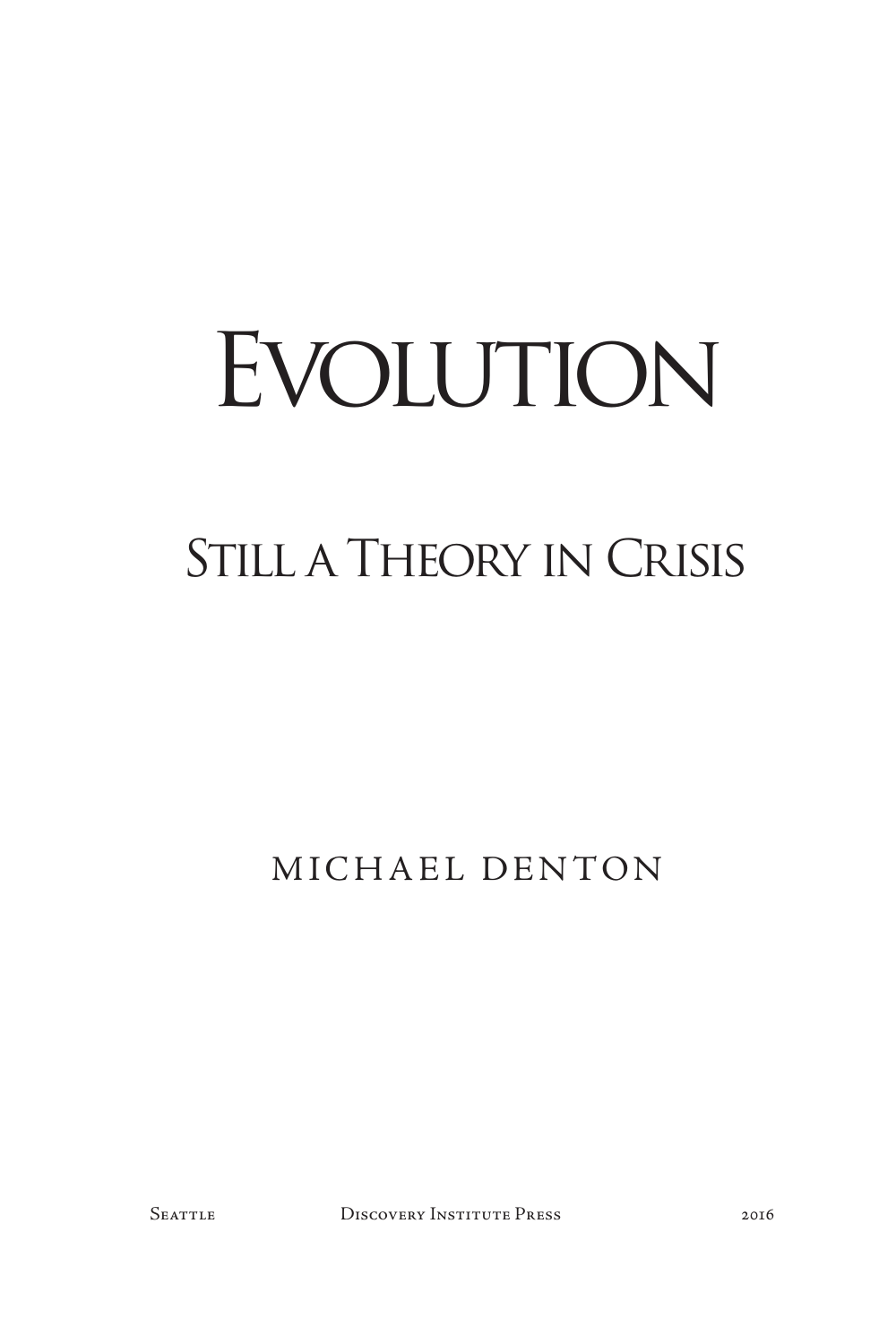# **Description**

More than thirty years after his landmark book *Evolution: A Theory in Crisis* (1985), biologist Michael Denton revisits his earlier thesis about the inability of Darwinian evolution to explain the history of life. He argues that there remains "an irresistible consilience of evidence for rejecting Darwinian cumulative selection as the major driving force of evolution." From the origin of life to the origin of human language, the great divisions in the natural order are still as profound as ever, and they are still unsupported by the series of adaptive transitional forms predicted by Darwin. In addition, Denton makes a provocative new argument about the pervasiveness of nonadaptive order throughout biology, order that cannot be explained by the Darwinian mechanism.

# **Copyright Notice**

Copyright © 2016 by Discovery Institute. All Rights Reserved.

# **Publisher's Note**

This book is part of a series published by the Center for Science & Culture at Discovery Institute in Seattle. Previous books include *Signature of Controversy: Responses to Critics of Signature in the Cell* and *Debating Darwin's Doubt*, edited by David Klinghoffer; *The Myth of Junk DNA* by Jonathan Wells; and *Alfred Russel Wallace: A Rediscovered Life* by Michael Flannery.

# **Library Cataloging Data**

*Evolution: Still a Theory in Crisis* by Michael Denton 354 pages, 6 x 9 x 0.74 in. & 1 lb, 229 x 152 x 19 mm & 475 kg Library of Congress Control Number: 2015960652 BISAC: SCI027000 SCIENCE / Life Sciences / Evolution BISAC: SCI008000 SCIENCE / Life Sciences/ Biology BISAC: SCI034000 SCIENCE / History ISBN-13: 978-1-936599-32-5 (paperback), 978-1-936599-33-2 (Kindle), 978-1-936599-34-9 (EPUB)

## **Publisher Information**

Discovery Institute Press, 208 Columbia Street, Seattle, WA 98101 Internet: http://www. discoveryinstitutepress.org/ Published in the United States of America on acid-free paper. First Edition: January 2016.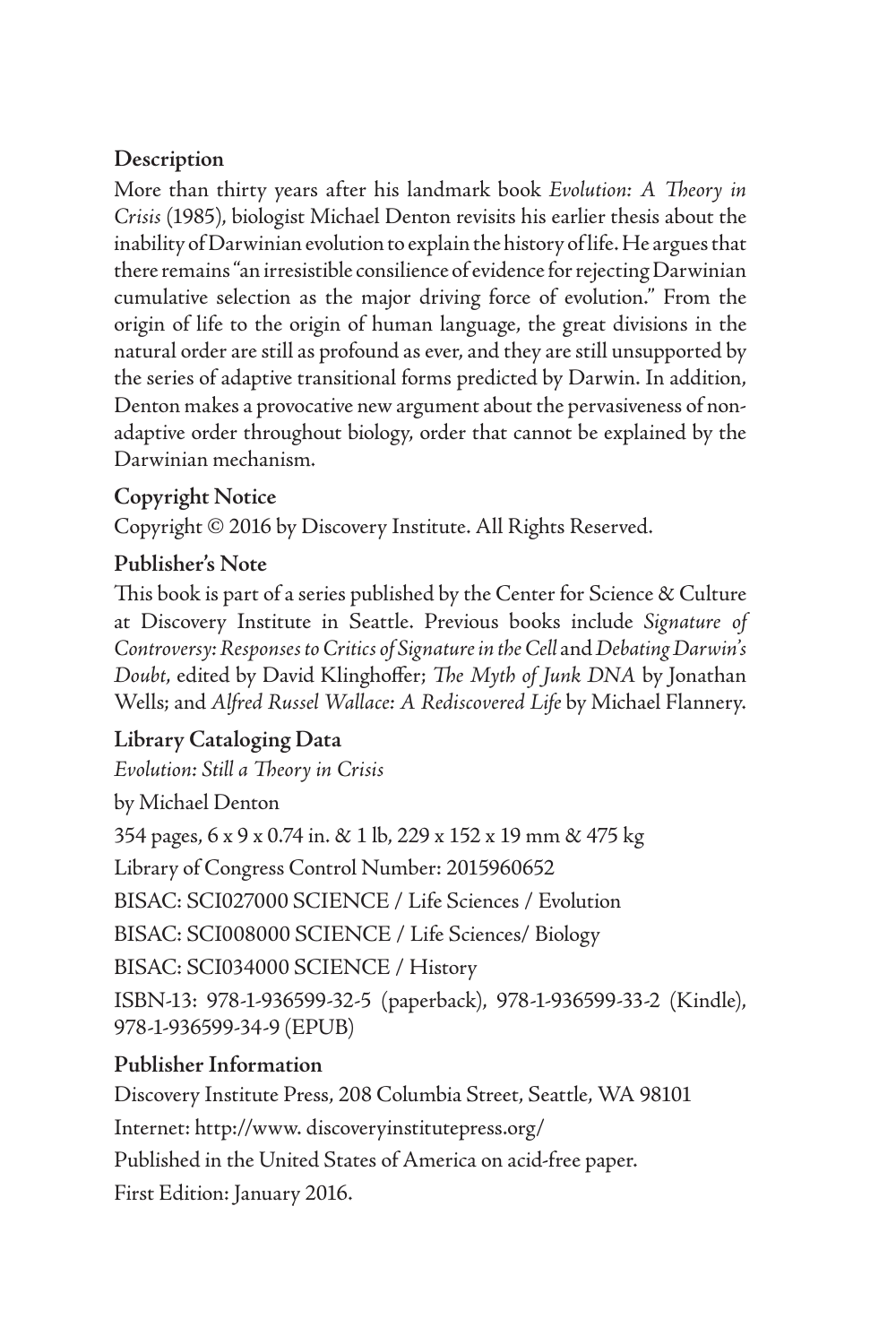## **Praise for** *Evolution: Still a Theory in Crisis*

"Of all the books that have been critical of Darwinian evolution in recent years, Michael Denton's *Evolution: Still a Theory in Crisis* stands out for doing more than simply compiling the full range of evidence—from cosmology through all of biology to the origins of human language—that goes against a blind, incrementalist view of the development of life. To be sure, Denton does that very well. But the book's real triumph is to frame this criticism in terms of an alternative paradigm, one indebted to Darwin's great rival Richard Owen. This proposed new paradigm is founded on the idea of discrete biological forms, or 'types,' which have the standing of natural laws. Denton is consistently clear and scrupulous about how the evidence bears on neo-Darwinism vis-à-vis what might be called his 'neo-Owenism.' All told, *Evolution* is the one book that I would recommend to any student or lay person who wants to think in positive, scientific terms out of Darwin's black box."

> Steve Fuller, Auguste Comte Professor of Social Epistemology, University of Warwick, UK, and author of *Science vs. Religion?* and *Dissent over Descent*

"Darwinists often deflect trenchant criticisms by kicking the can down the road. In ten or twenty years science will surely show their theory is correct, they say. Now thirty years after his groundbreaking book, *Evolution: A Theory in Crisis*, Michael Denton calls their bluff. Not only hasn't Darwinism overcome its challenges, severe new problems have made the crisis much worse."

Michael Behe, PhD, Professor of Biological Sciences, Lehigh University, and author of *Darwin's Black Box* and *The Edge of Evolution*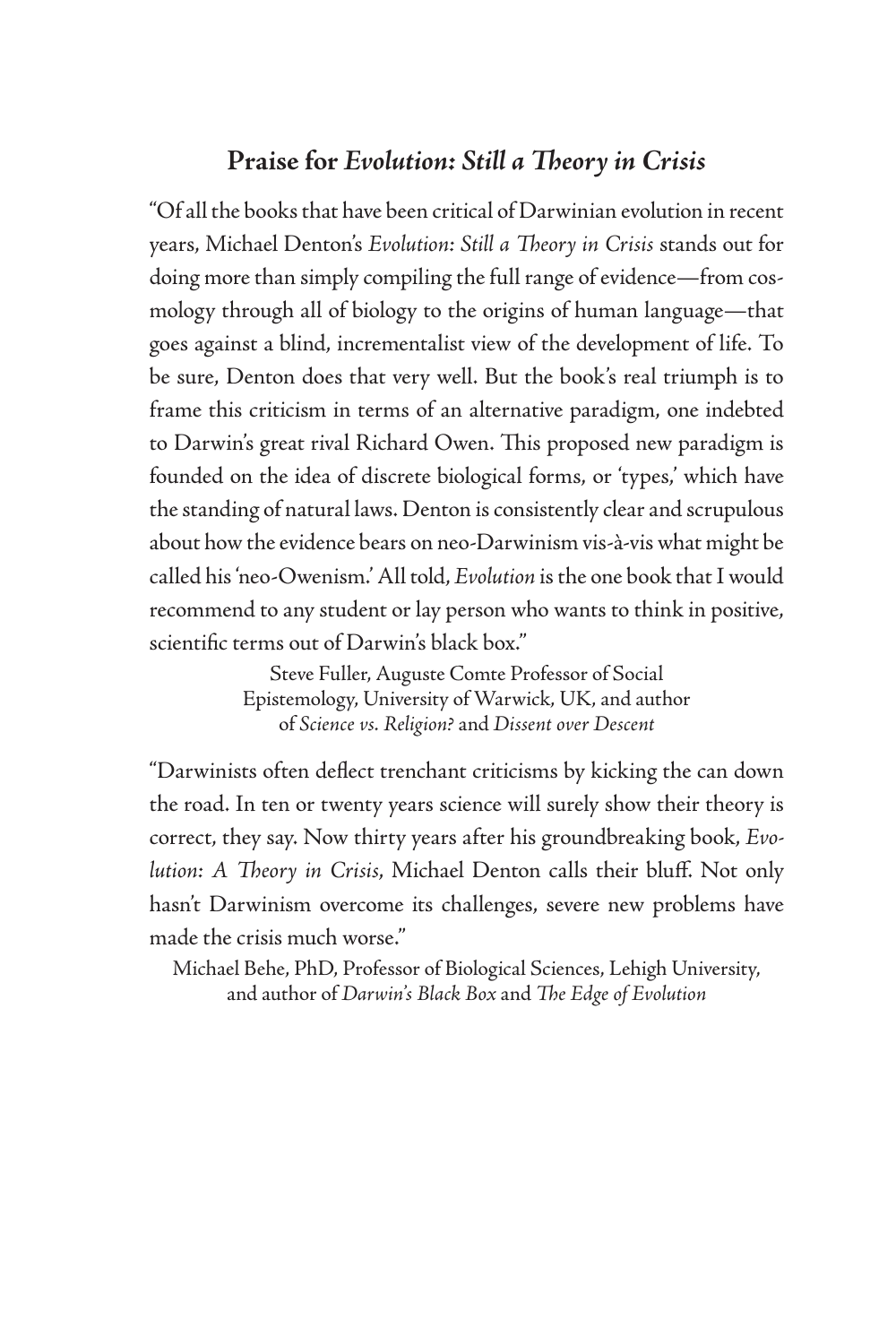"Based on a great variety of indisputable facts from biology and paleontology, Michael Denton presents in his new book a highly competent and very thoughtful critique of the neo-Darwinian paradigm. His arguments convincingly suggest that modern biology prematurely dispensed with the notions of typology, essentialism, structuralism, and laws of biological form as promising alternative approaches to the origin of biological complexity and diversity. His affirmation of common descent with modification also demonstrates that well-founded doubts concerning the capabilities of the neo-Darwinian mechanism cannot be easily dismissed as anti-evolution propaganda, but should rather be welcomed even by neo-Darwinists as heuristically fruitful."

Günter Bechly, PhD, Paleontologist

"In this book Michael Denton moves adroitly from the history of ideas to scientific explanation. *Evolution: Still a Theory in Crisis* is really two books in one: an insightful and fearless historical analysis on the one hand, and a provocative manifesto for a 'new' biology on the other. It is a rare and powerful combination that demands careful reading."

Michael A. Flannery, Professor and Assistant Dean for Special and Historical Collections, University of Alabama at Birmingham, and author of *Alfred Russel Wallace: A Rediscovered Life*

"Biologist Michael Denton has written a devastating critique of Darwinian evolution. Denton is not a creationist, but a structuralist. He makes a compelling argument, supported by abundant evidence, that the most basic structures of living things—their forms or body plans—are not adaptive and cannot be explained by the cumulative selection that is at the core of evolutionary theory. Instead, he argues, those forms are part of the very fabric of nature. Everyone involved in the controversies over evolution should read this book."

Jonathan Wells, PhD, Biologist and Senior Fellow, Discovery Institute, and author of *Icons of Evolution* and *The Myth of Junk DNA*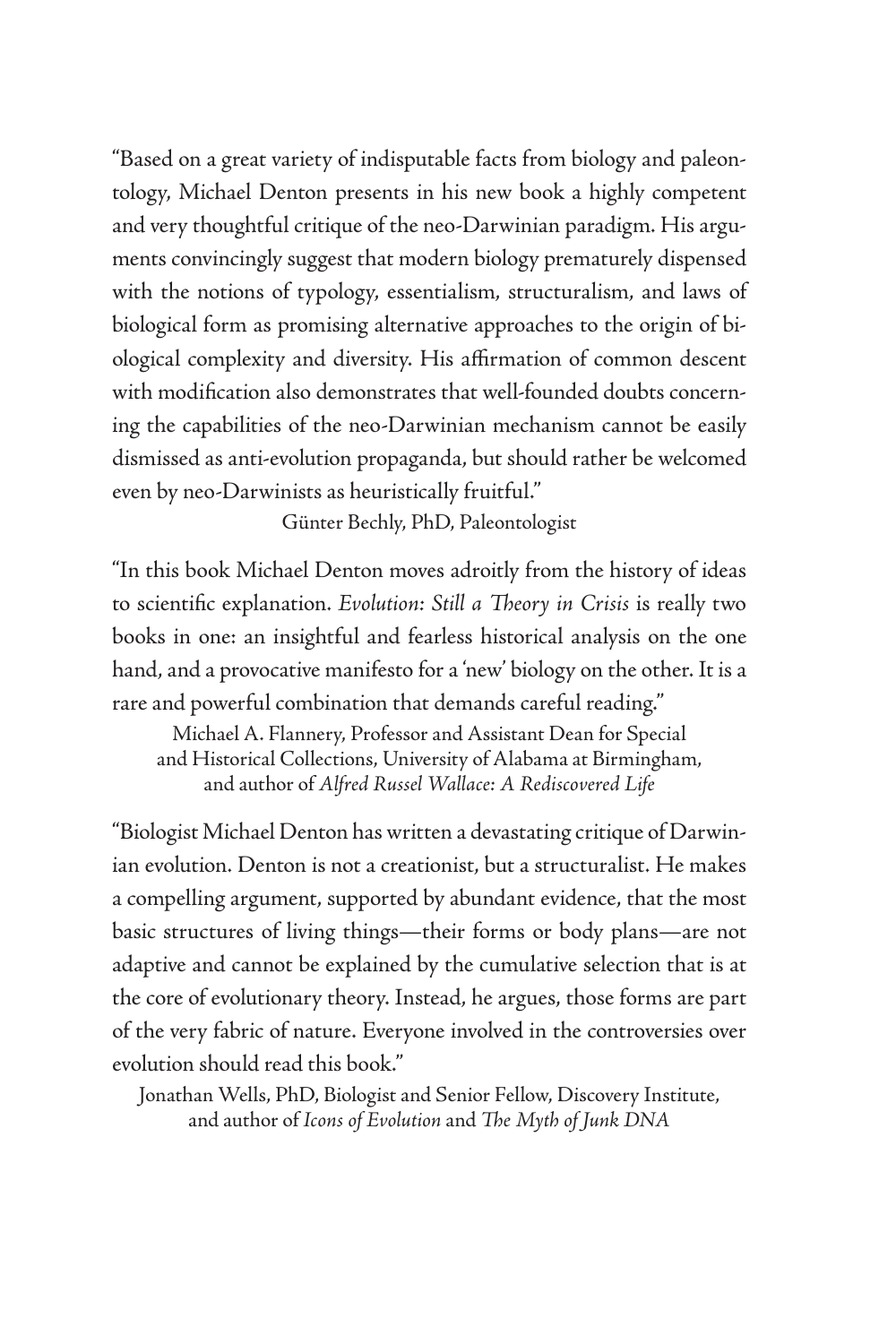"Michael Denton's new book *Evolution: Still a Theory in Crisis* is a substantial reworking of his classic book of (nearly) the same name. In this new book, he expands his argument against Darwinian adaptation as a mechanism capable of explaining the patterns we see in life. Using his considerable knowledge of historical and modern biology, he makes a fresh and compelling argument about the origins of animal form that will be completely new to many readers. I urge anyone interested in these questions to read this book."

> Ann Gauger, PhD, Senior Research Scientist, Biologic Institute, and co-author of *Science and Human Origins*

### **Learn More about the Work of Michael Denton**

You can access more information about Michael Denton, reviews of his new book, and a series of video conversations with him at the book's website.



www.TheoryinCrisis.com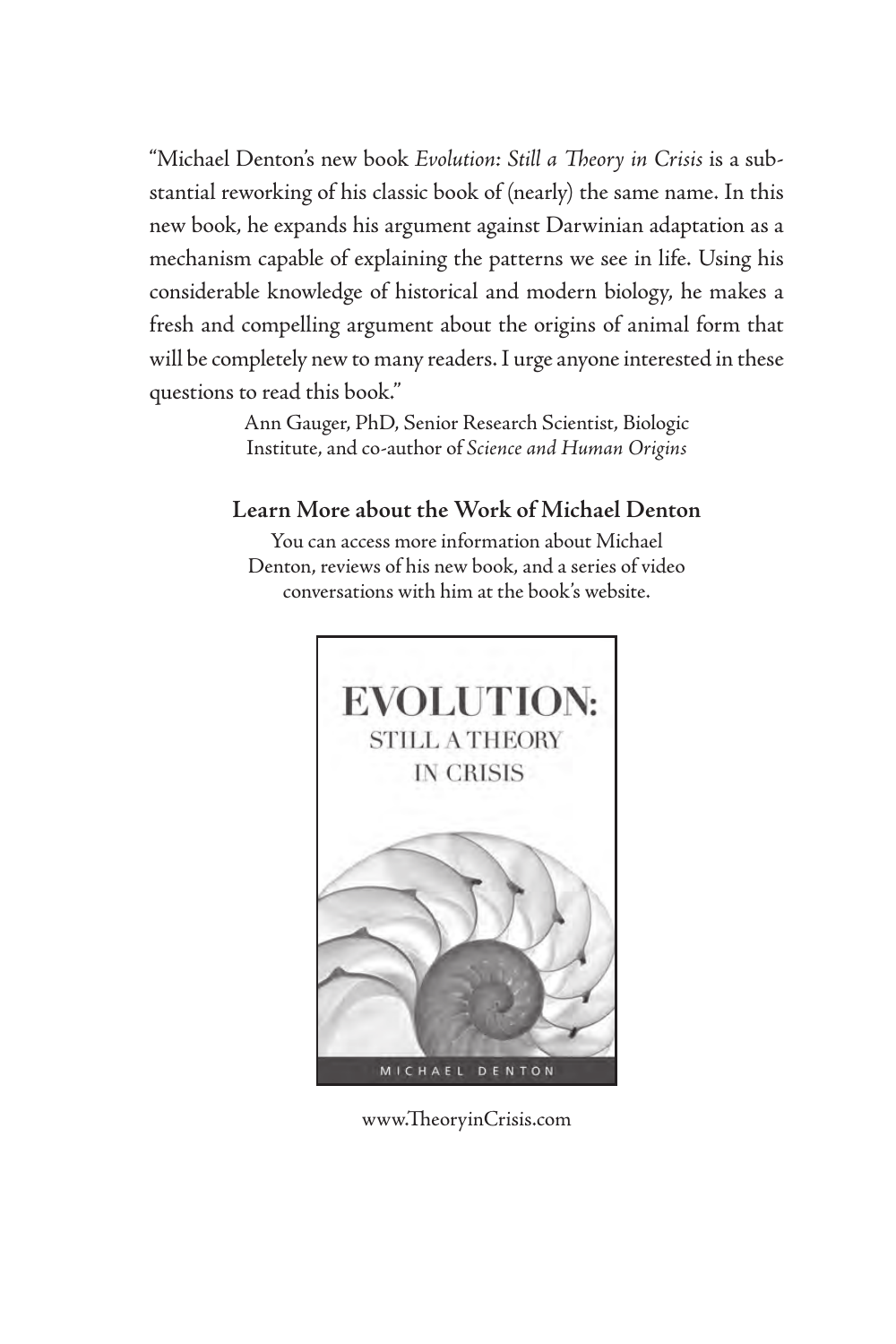# **The Companion Documentaries**

You can watch two companion video documentaries on this topic.

# **Privileged Species**

"Privileged Species" is a documentary featuring Michael Denton that explores growing evidence from physics, chemistry, biology, and related fields that our universe was designed for large multi-cellular beings like ourselves.



www.PrivilegedSpecies.com

# **The Biology of the Baroque**

"The Biology of the Baroque" is a documentary featuring Michael Denton that explores the mystery of non-adaptive order in nature, order that cannot be explained by Darwinian evolution.

www.BiologyoftheBaroque.com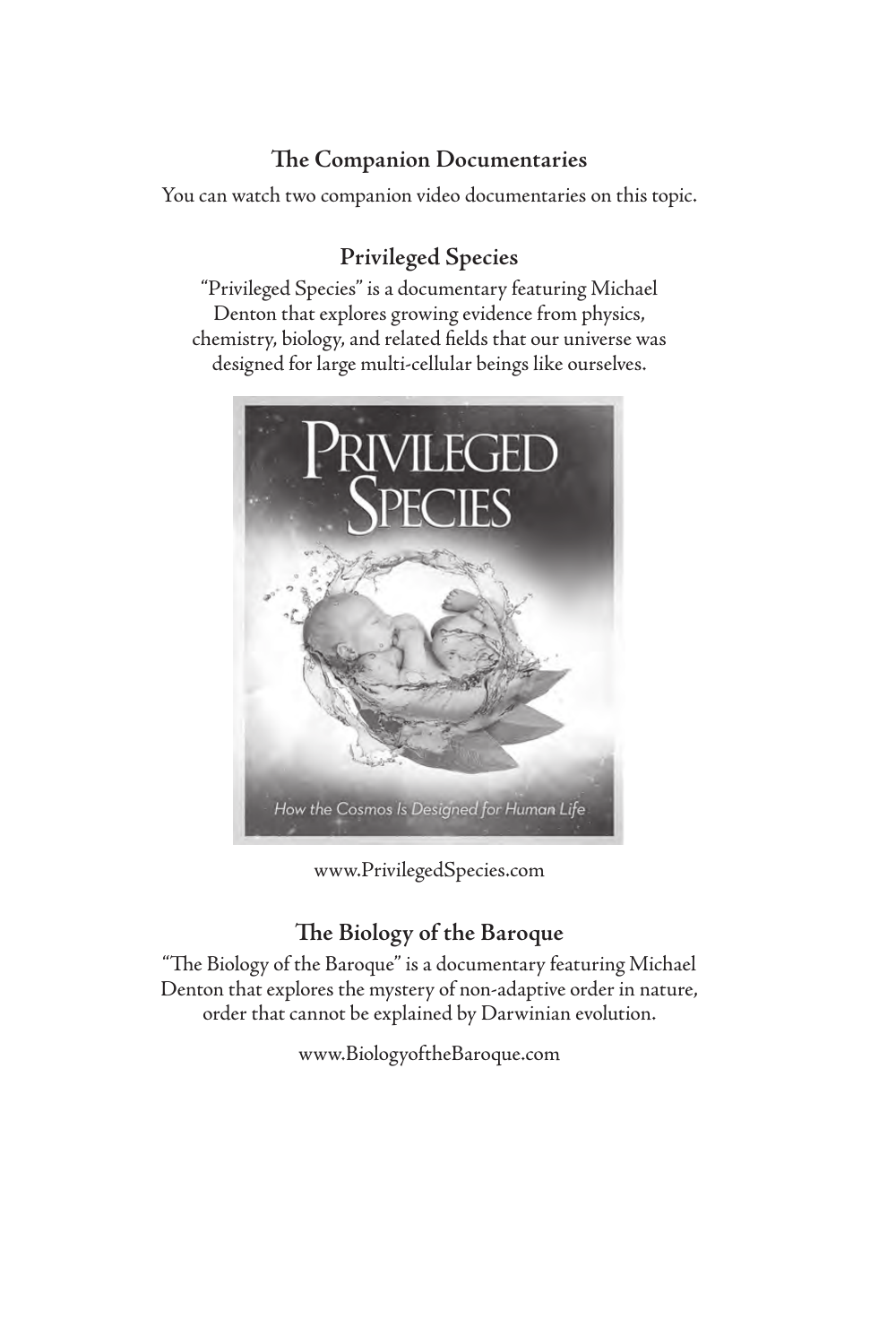# **Contents**

| 3. THE HIERARCHY OF NATURE  43                                 |
|----------------------------------------------------------------|
|                                                                |
|                                                                |
| 6. THE TREE OF LIFE AND DISTINCTIVE TYPES  103                 |
| 7. BRIDGING GAPS: CELLS AND PROTEINS. 119                      |
| 8. BRIDGING GAPS: FLOWERING PLANTS 145                         |
| 9. Bridging Gaps: Limbs, Feathers, Wings, and Eels. 157        |
| 10. BRIDGING GAPS: THE ORIGIN OF LANGUAGE. 195                 |
| 11. BEYOND CHANCE: NATURA NON FACIT SALTUM 225                 |
| 12. FOSSILS: LONG-TERM NON-ADAPTIVE TRENDS 231                 |
|                                                                |
| 14. THE PRIORITY OF THE PARADIGM 277                           |
|                                                                |
|                                                                |
|                                                                |
|                                                                |
|                                                                |
|                                                                |
| Chapter 6—The Tree of Life and Distinctive Types 303           |
| Chapter 7-Bridging Gaps: Cells and Proteins 305                |
| Chapter 8-Bridging Gaps: Flowering Plants 310                  |
| Chapter 9—Bridging Gaps: Limbs, Feathers, Wings, and Eels. 313 |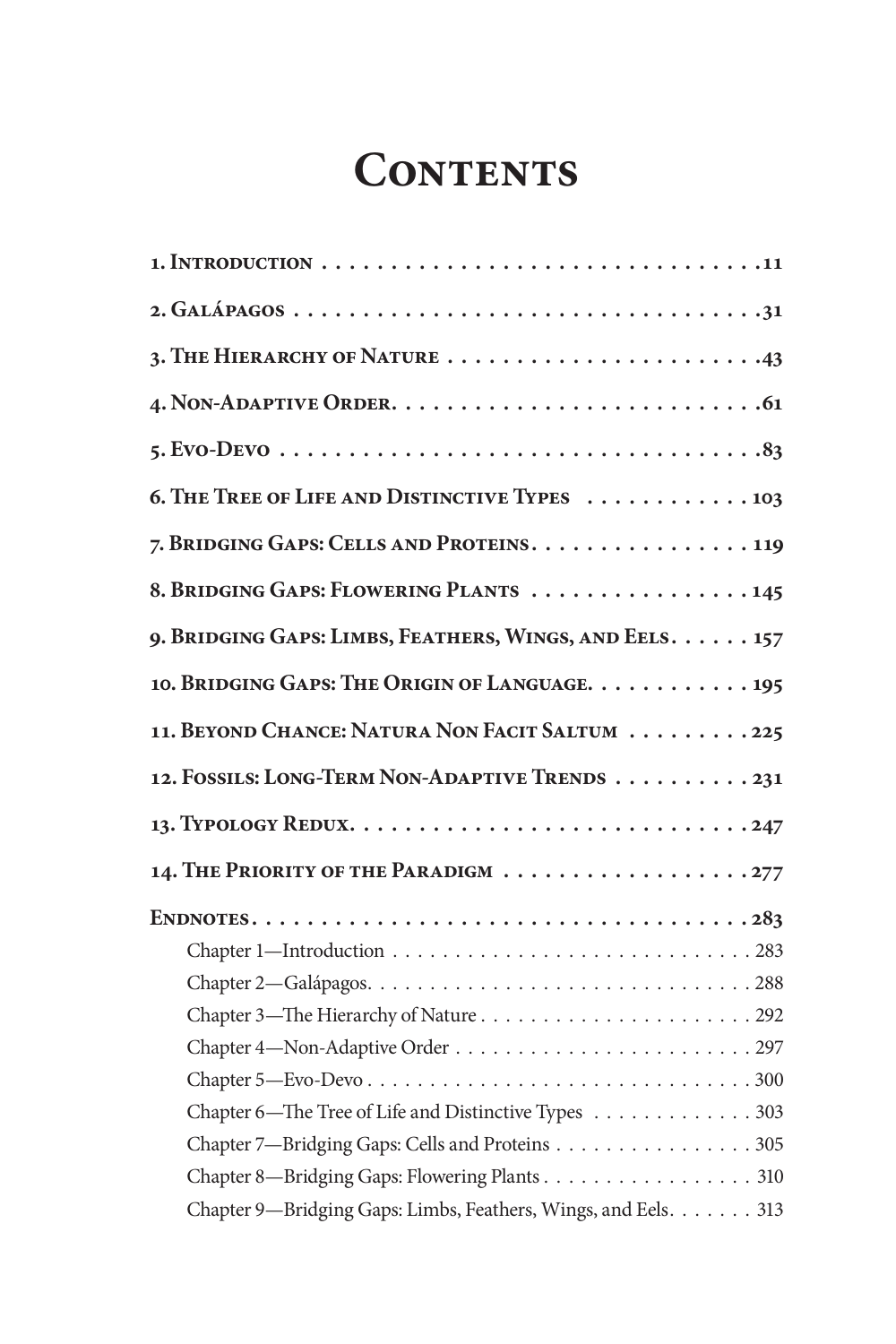| Chapter 12-Fossils: Long-Term Non-Adaptive Trends. 329 |
|--------------------------------------------------------|
| Chapter 11-Beyond Chance: Natura Non Facit Saltum 328  |
| Chapter 10—Bridging Gaps: The Origin of Language. 321  |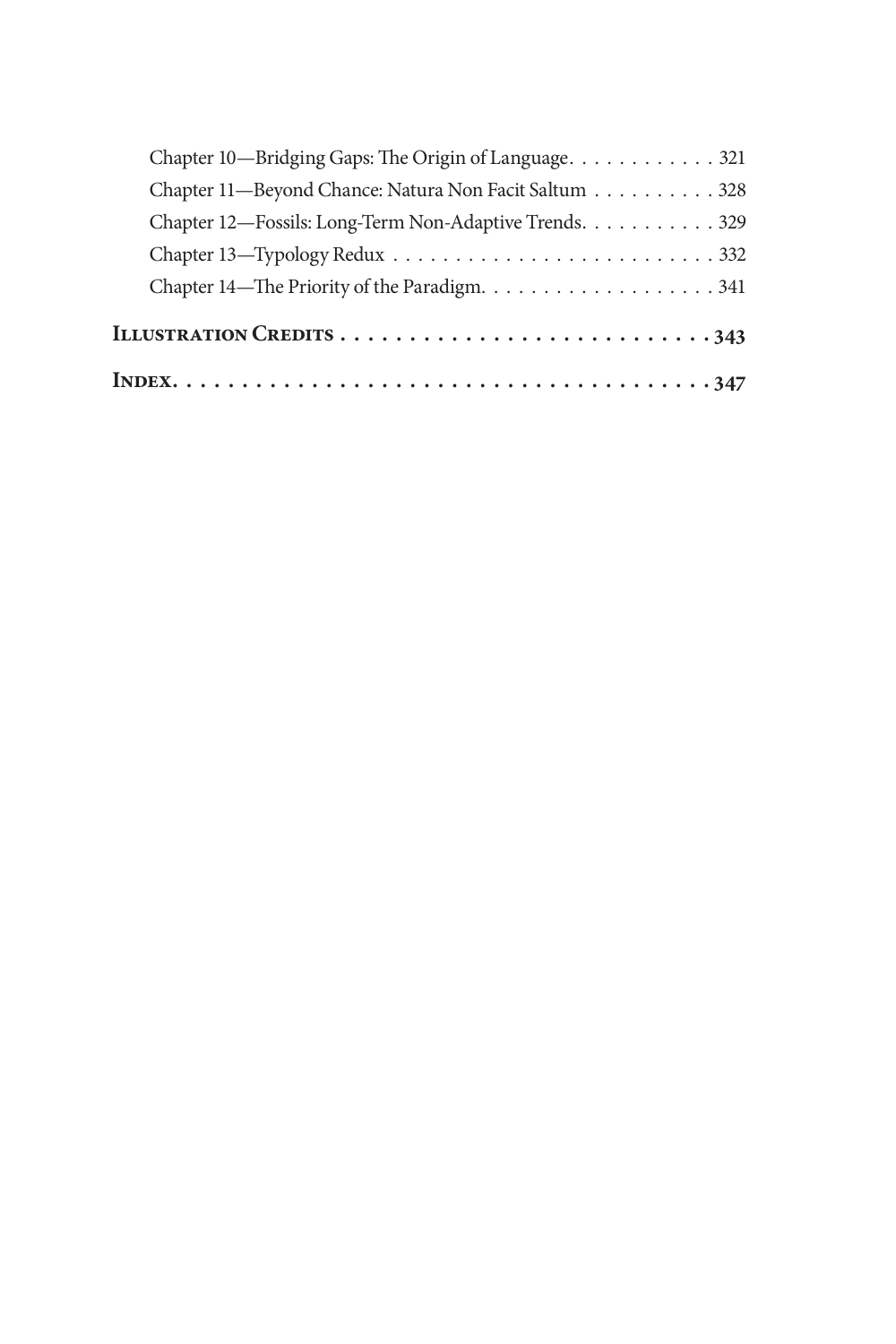# **2. Galápagos**

Most of the organic productions are aboriginal creations, found nowhere else; there is even a difference between the inhabitants of the different islands... Considering the small size of the islands, we feel the more astonished at the number of their aboriginal beings, and at their confined range.

Charles Darwin, *Voyage of the Beagle* (1845), Chapter 17.

SIX HUNDRED MILES OFF THE WEST COAST OF SOUTH AMERICA, SITTIng almost exactly on the equator, lies a small archipelago consisting of eighteen barren volcanic islands scattered over a circle of sea some 150 miles across. The largest is about the size of Rhode Island, and four others are about one-quarter this size. Most are far smaller, and some are mere rocky outcrops in the vastness of the Pacific Ocean. Volcanic craters reaching up to three and four thousand feet surmount many of the larger islands. In places their flanks are studded with innumerable small volcanic cones and covered with large areas of barren volcanic scree.

The climate is remarkably cool for islands sited on the equator, the result of the Humboldt Current, which for many months of the year brings cold Antarctic waters northward along the western edge of South America. The Humboldt also brings rich nutrients to the surrounding seas, which teem with marine life. As a result of the cool waters, little rain falls on the coastal strips, which are arid and barren or vegetated by stunted shrubs. Well-vegetated areas and trees are mainly restricted to the central higher regions of the islands, which are often bathed in damp clouds. The islands are fringed in places by steep cliffs, in other places by flat rocky lava flows. Occasional sandy bays provide access from the sea. Remote, arid, and somewhat uninviting, the Galápagos Islands are a curiously inauspicious site for the first dawning of an intellectual revolution.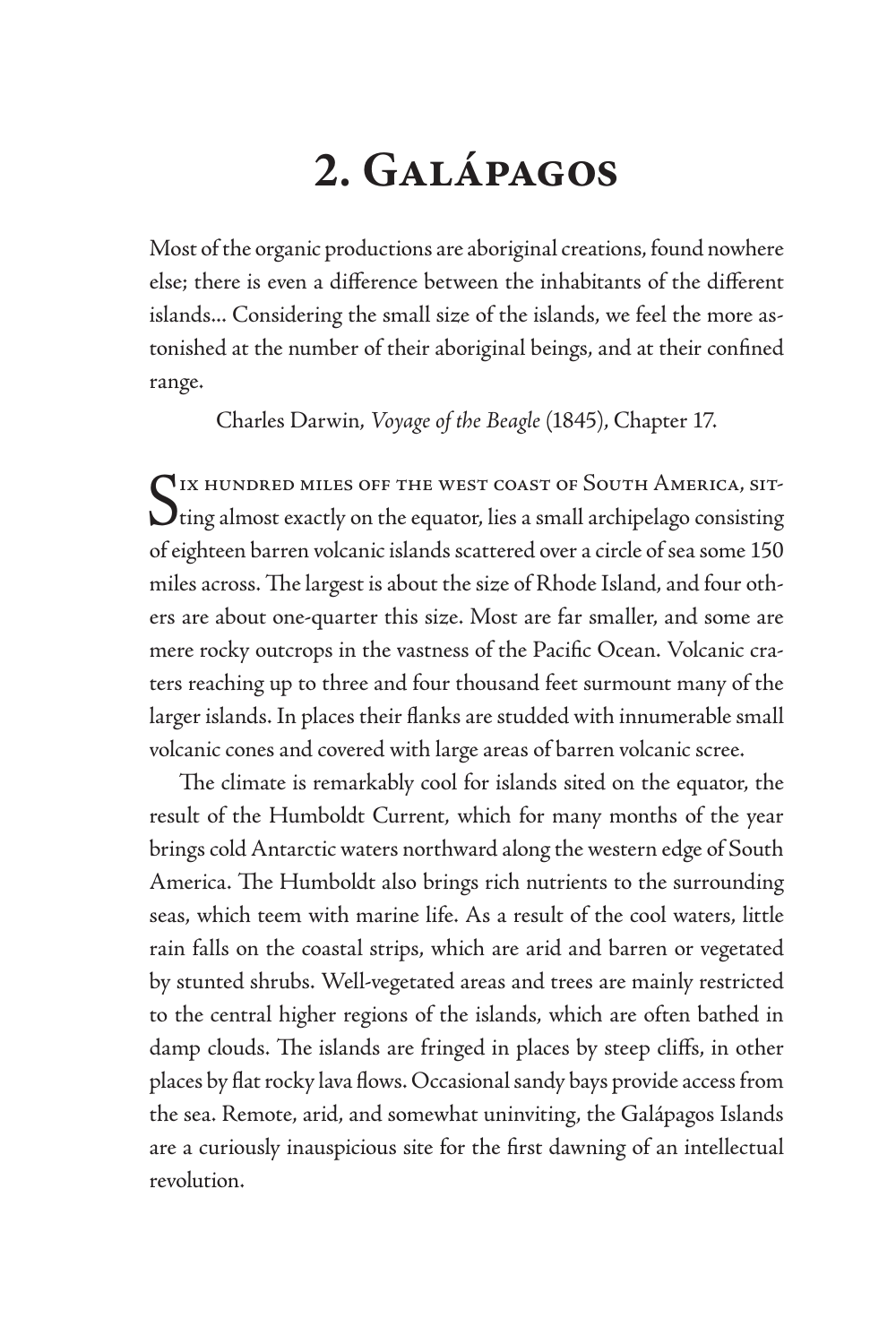

**Figure 2-1. Charles Darwin.** Drawn after he returned from the voyage of the *Beagle* in the late 1830s.

Named Galápagos from the Spanish word for saddle (galápago), after the shells of the famous saddle-backed Galápagos tortoises, this remote archipelago entered the iconography of evolutionary biology because of the fateful visit in September 1835 of a British survey ship, the HMS Beagle. What Darwin saw on the Galápagos archipelago during his five-week stay in 1835 would be seminal in the development of his radical new evolutionary worldview. As Jonathan Weiner wrote in his wonderful book, *The Beak of the Finch*: "These islands meant more to him than any other stop in his five-year voyage around the world. 'Origin of all my views, he called them once.'"1 The evolutionary significance for Darwin of the Galápagos and other similar oceanic biotas is highlighted by the fact that in the first edition of the *Origin*, Darwin devoted eighteen pages of discussion to the topic, a point alluded to by Gould.<sup>2</sup>

# **2.1 Microevolution**

Among the most remarkable of all the unique species of the archipelago are a set of thirteen closely-related types of finch. Their close relationship is indicated by the fact that they all exhibit the same nest architecture, egg coloration, and complex courtship display<sup>3</sup> and has been confirmed by recent DNA analysis.4 However, they are in many other respects distinct in terms of plumage, behavior (including feeding habits), and beak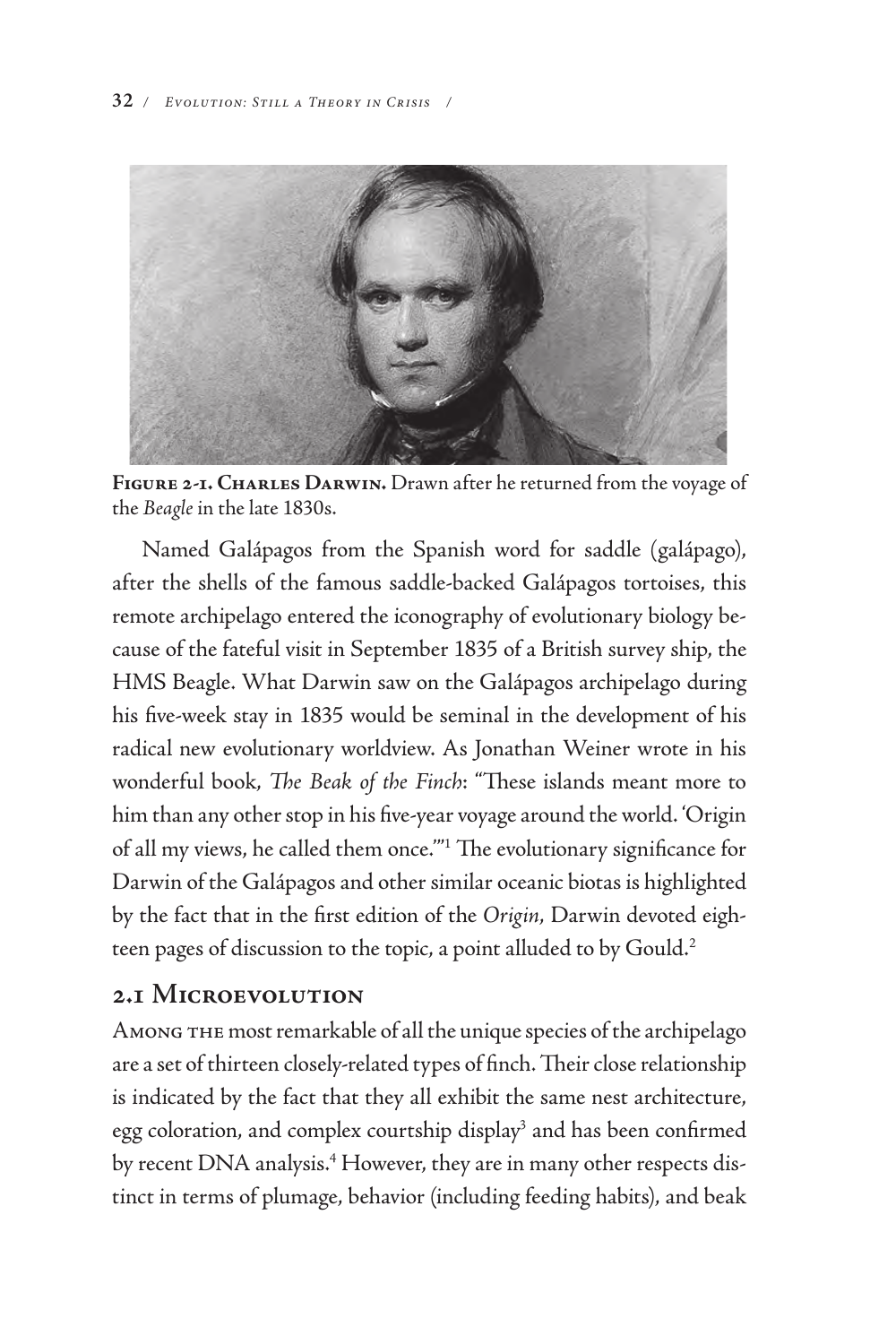morphology. Each species is peculiarly adapted to a particular ecological niche on one or several of the islands of the archipelago and possessed of a unique beak morphology adapted to a particular type of food—seeds, insects, etc. In fact they are, as Weiner remarks, "spectacularly and peculiarly diverse."<sup>5</sup> In any suburban garden, they would all be judged as different species.<sup>6</sup>

Reflecting on this remarkable group of birds Darwin famously (and rightly) inferred: "Seeing this gradation and diversity of structure in one small, intimately related group of birds, one might really fancy that from an original paucity of birds in this archipelago, one species had been taken and modified for different ends."7



#### **Figure 2-2. Galápagos Finches.**

In other words, species were not specially created. Existing species had descended with modification from pre-existing species. This realization was for Darwin, as he later described it, "like confessing to murder,"8 so entrenched was the then universally accepted doctrine of the fixity of species. Darwin also inferred (again rightly, as the work of subsequent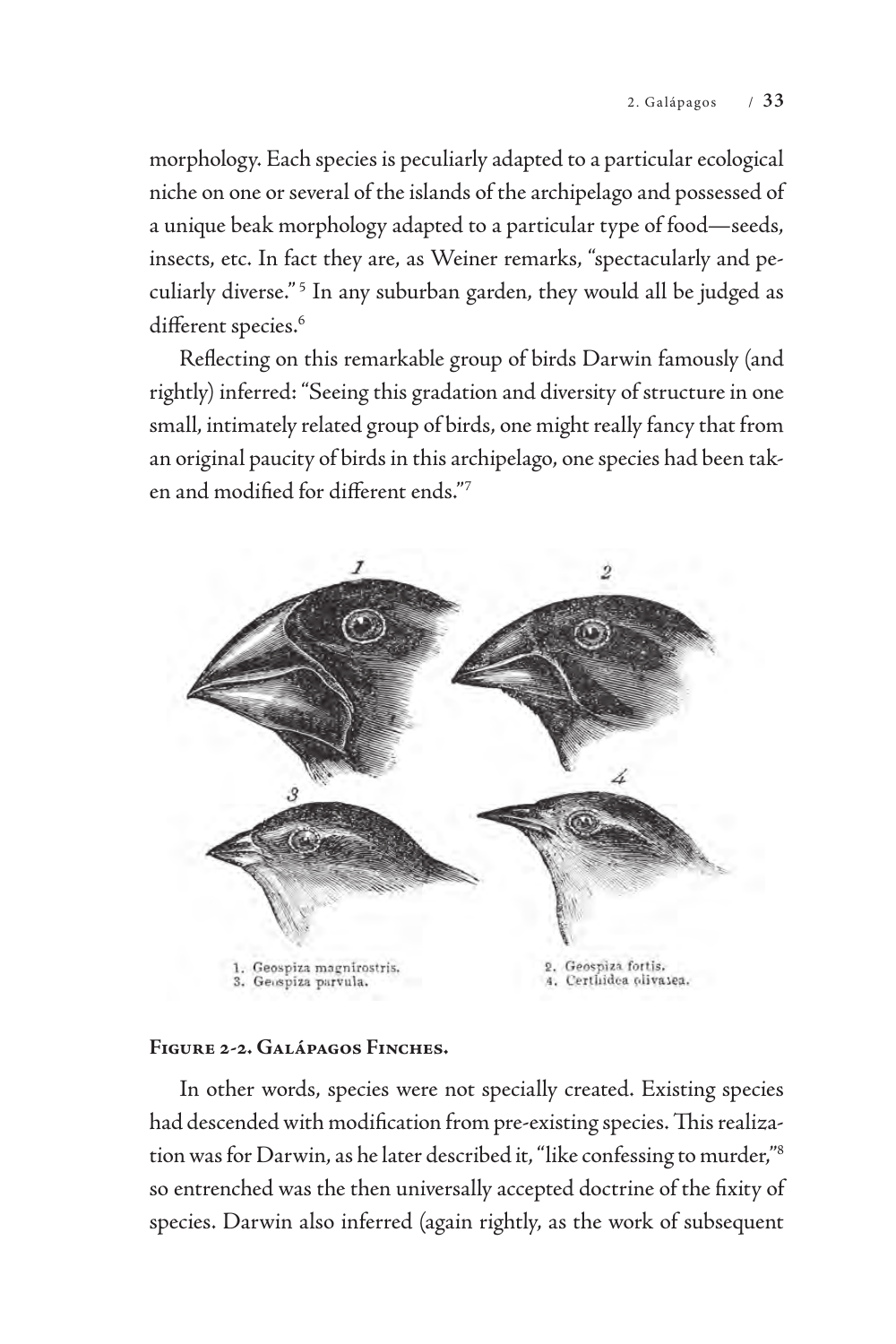researchers on Galápagos has amply confirmed<sup>9</sup>) that the major causal mechanism responsible for their adaptive divergence—the shaping of their beaks for example—is the simple mechanism of natural selection. More specifically, the cumulative selection of successive small adaptive changes has fashioned each species step-by-step with a morphology perfectly suited to thriving in "its" special ecological niche.<sup>10</sup>

Moreover, Darwin also speculated (in Chapter 4 of the *Origin*) as to how cumulative selection might gradually lead to increasing morphological and behavioral specialization of well-adapted varieties, which over time might lead to the origin of new species.<sup>11</sup> Although there is still some question as to whether the species of finches are "true species" and not just well-differentiated subspecies,<sup>12</sup> subsequent work on the finches has largely confirmed his basic intuition as is obvious from Weiner's description of the extraordinarily painstaking research of Peter and Rosemary Grant over the past several decades.

Intriguingly as far as the beak forms are concerned, recent developmental genetic studies have thrown light on how the adaptive diversity might have been come about by revealing that the two genes involved in the generation of the different beak forms of the finches are used in all avian species to modulate beak form.13 One gene, *Bmp4,* encodes bone morphogenetic protein 4, and the other gene encodes calmodulin (CaM), a molecule involved in mediating Ca2+ signaling. If the *Bmp4* gene is turned on early and at high levels in the beak of a developing bird, the beak becomes deeper and broader. When calmodulin is expressed at high levels in the beak of a developing bird, the beak becomes elongated. These genes are fairly similar to one another in different finch species, but they are turned on and off at different times. Altogether the evidence suggests that, over evolutionary time, simple genetic changes in the patterns of expression of these genes (e.g., when and where they are turned on and off) produced the diverse set of finch beak shapes we see today. These studies have shown that the diversity of beak morphology can be readily explained by the gradual, functional fine-tuning of microevolutionary changes in a few key genes that shape the form of the beak in all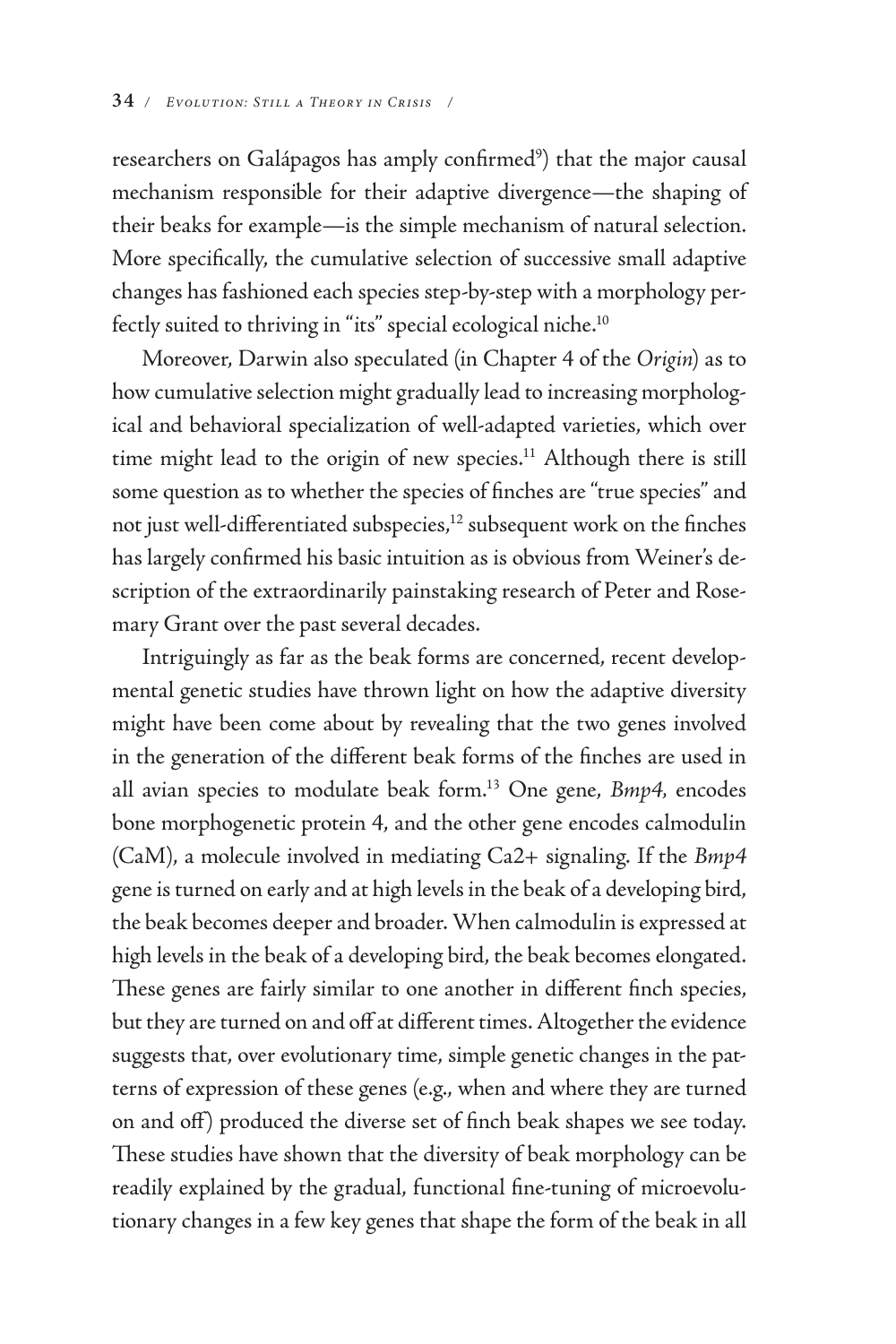birds. Just as it is easy to envisage gradual morphological change in beak form to serve functional purposes, so it is relatively easy to envisage the fine-tuning of the expression of these two key morphogenetic genes to actualize these changes.

As far as the evolution of finch beaks is concerned, there is no need either at the morphological or genetic level to call for any causal agency other than cumulative selection. Here I concur with classic Darwinism. The beaks are clearly adaptations and their evolution is entirely explicable within a classic functionalist framework. As the different beak forms are clearly contingent adaptations which evolved to meet the unique environmental demands on a group of volcanic islands that only emerged from the Pacific a few million years ago, their evolution is beyond any structuralist or "laws of form" type of account.

As Darwin explains in the introduction to the *Origin*, it was because he had in natural selection a mechanism that might explain "how the innumerable species inhabiting this world have been modified so as to acquire that perfection of structure and coadaptation which most justly excites our admiration" that he finally set about composing his great work.

The lesson of the Galápagos, and one of the repeated mantras of *Evolution: A Theory in Crisis* (see Chapters 2 and 4) is simply this: Cumulative selection will work its magic *as long as the novelty of interest is adaptive and there is a functional continuum (at the morphological or genetic level) leading from a putative ancestor species or structure A to a descendant species or structure B*. Even in the absence of any empirically known functional continuum, if a convincing hypothetical continuum can be readily envisaged linking A to B, then the possibility of B "evolving from A" via cumulative selection can be plausibly inferred.14

To repeat: Where an evolutionary novelty can be construed as being adaptive and where a sequence of small incremental changes leading to the novelty can be cited (or envisaged), *functionalist accounts are clearly plausible.* This is the case with the Galápagos finch beaks and many other cases of microevolution, but as this book shows in the chapters ahead, adaptive sequences, either empirically known or hypothetical, *are* lack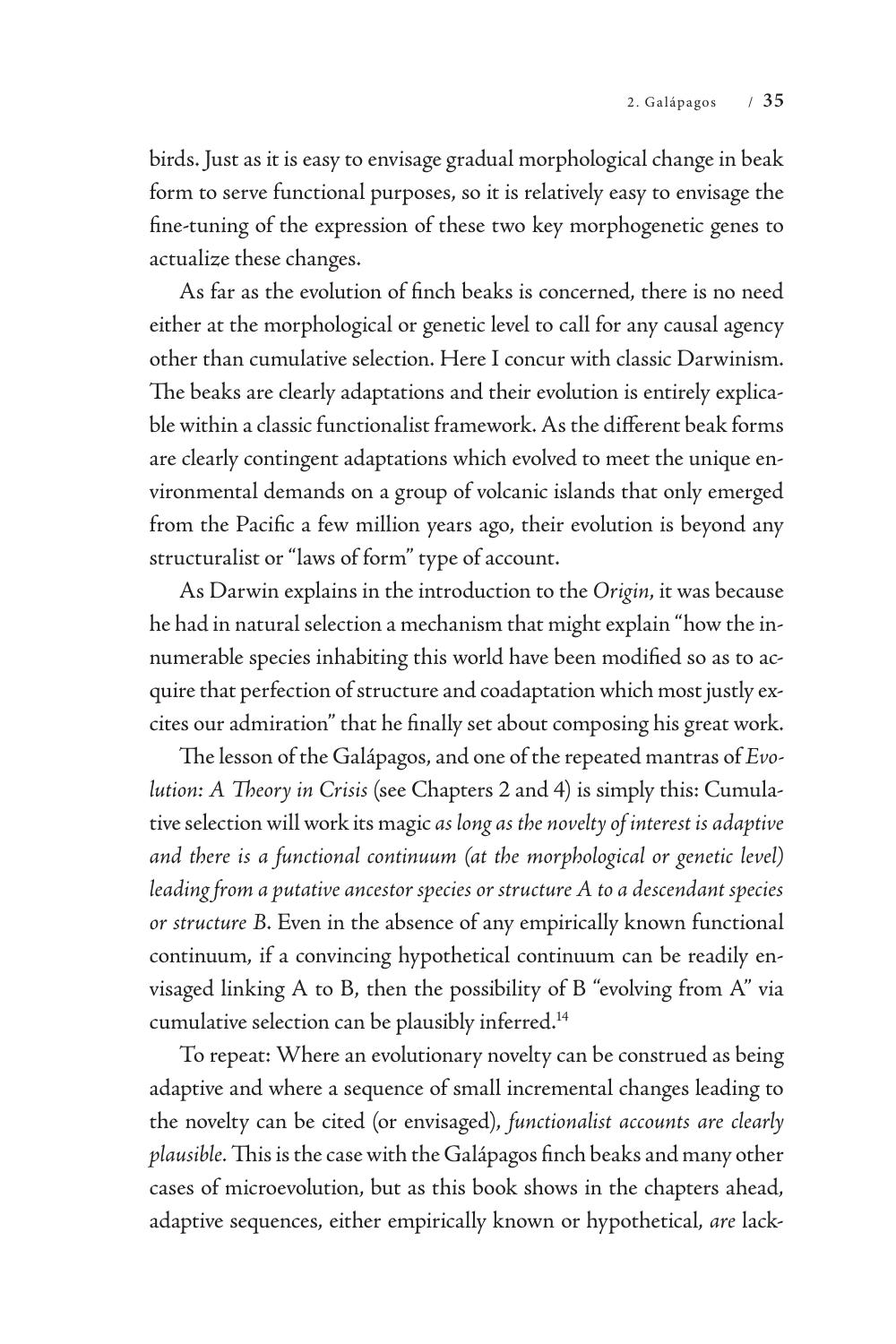ing in the vast majority of cases of macroevolution, especially those involving the evolutionary actualization of the taxa-defining homologs e.g., leading from the fin of a fish to the tetrapod limb, from the scale of a reptile to the feather of a bird, or from a "pine cone" or some other putative antecedent structure to the angiosperm flower.

# **2.2 Cumulative Selection as Causal Agency**

THAT CUMULATIVE selection necessitates a long series of adaptive intermediates linking ancestor with descendant was conceded by Darwin in many places in the *Origin*. Indeed, over and over again he confesses the need for "innumerable transitional forms."15 Acknowledging "that natural selection generally acts with extreme slowness,"16 he admits that "as natural selection acts solely by accumulating slight, successive favorable variations, it can produce no great or sudden modifications; it can only act by short and slow steps."17 And he declares, famously: "If it could be demonstrated that any complex organ existed which could not possibly have been formed by numerous successive slight modifications, my theory would absolutely break down."18

Darwin, perhaps more than any subsequent evolutionist, was committed to an extremely gradualistic model, insistent that evolution by natural selection can never take jumps,<sup>19</sup> and that the individual variants upon which selection acts are very small. Indeed, in the *Origin* he talks about the differences that natural selection exploits being "absolutely inappreciable by an uneducated eye—differences which I for one have vainly attempted to appreciate."20 Holding the individual steps to be so extremely small, it is no wonder Darwin envisaged the building of organic complexity to have required "an interminable number of intermediate forms,"21 and he even concedes that a reader who does not admit "how vast have been the past periods of time, may at once close this volume."<sup>22</sup>

Self-evidently, to go from ancestor A to descendant B via cumulative selection does require, as Darwin rightly infers, a long sequence of adaptive transitional forms. But there is another compelling reason for postulating "an interminable series of intermediates," if selection is to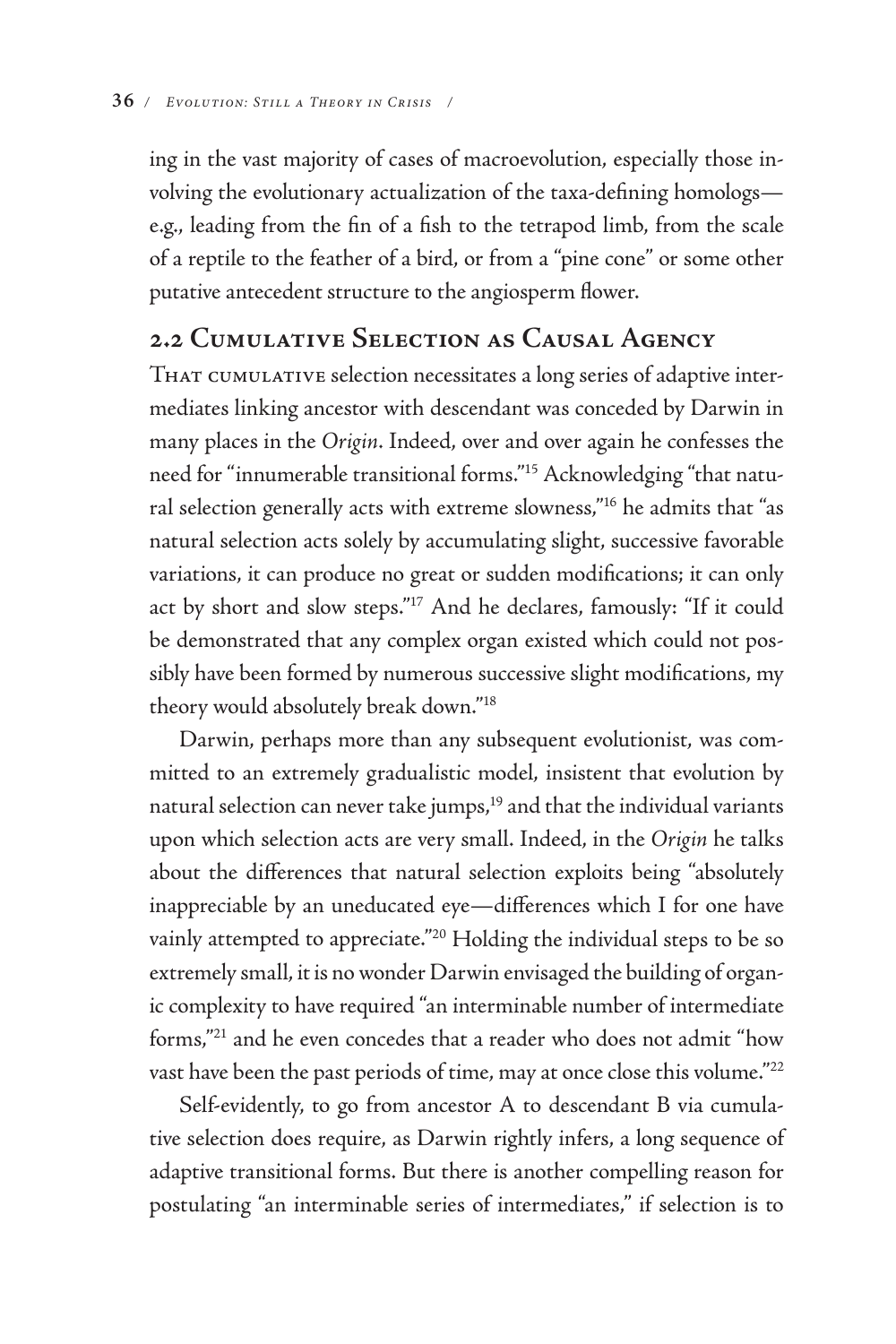be the causal engine directing the actual evolutionary change. Although Darwin never explicitly expands on the point, Gould brings it out with great clarity in his *The Structure of Evolutionary Theory*, where he shows that natural selection can only play a creative role in molding new evolutionary forms if two stringent conditions are met:

(1) if nothing about the provision of the raw materials—that is, the sources of variation—imparts direction to evolutionary change; and (2) *if change occurs by a long and insensible series of intermediary steps, each superintended by natural selection—so that "creativity" or "direction" can arise by the summation of the increments.*<sup>23</sup>

Regarding the sources of variation (condition 1), Gould reminds us that:

Variation must exist in sufficient amounts, for natural selection can make nothing, and must rely upon the bounty thus provided [by natural variation]; but variation must not be too florid or showy either, lest it become the creative agency of change all by itself. Variation, in short, must be copious, small in extent, and undirected…

If the variations that yielded evolutionary change were large producing new major features, or even new taxa in a single step then natural selection… as a theory of evolutionary change, would perish… variation itself would emerge as the primary, and truly creative, force… For this reason… saltationist (or macromutational) theories have always been viewed as anti-Darwinian.<sup>24</sup>

Commenting on the necessity that evolutionary change occurs via a long series of incremental steps (condition 2), he continues:

We now come to the heart of what natural selection requires... in going from A to a substantially different B, evolution must pass through a long and insensible sequence of intermediary steps—in other words… ancestor and descendant must be linked by a series of changes, each within the range of what natural selection might construct from ordinary variability. Without gradualism in this form, large variations of discontinuous morphological import—rather than natural selection—might provide the creative force of evolutionary change.<sup>25</sup>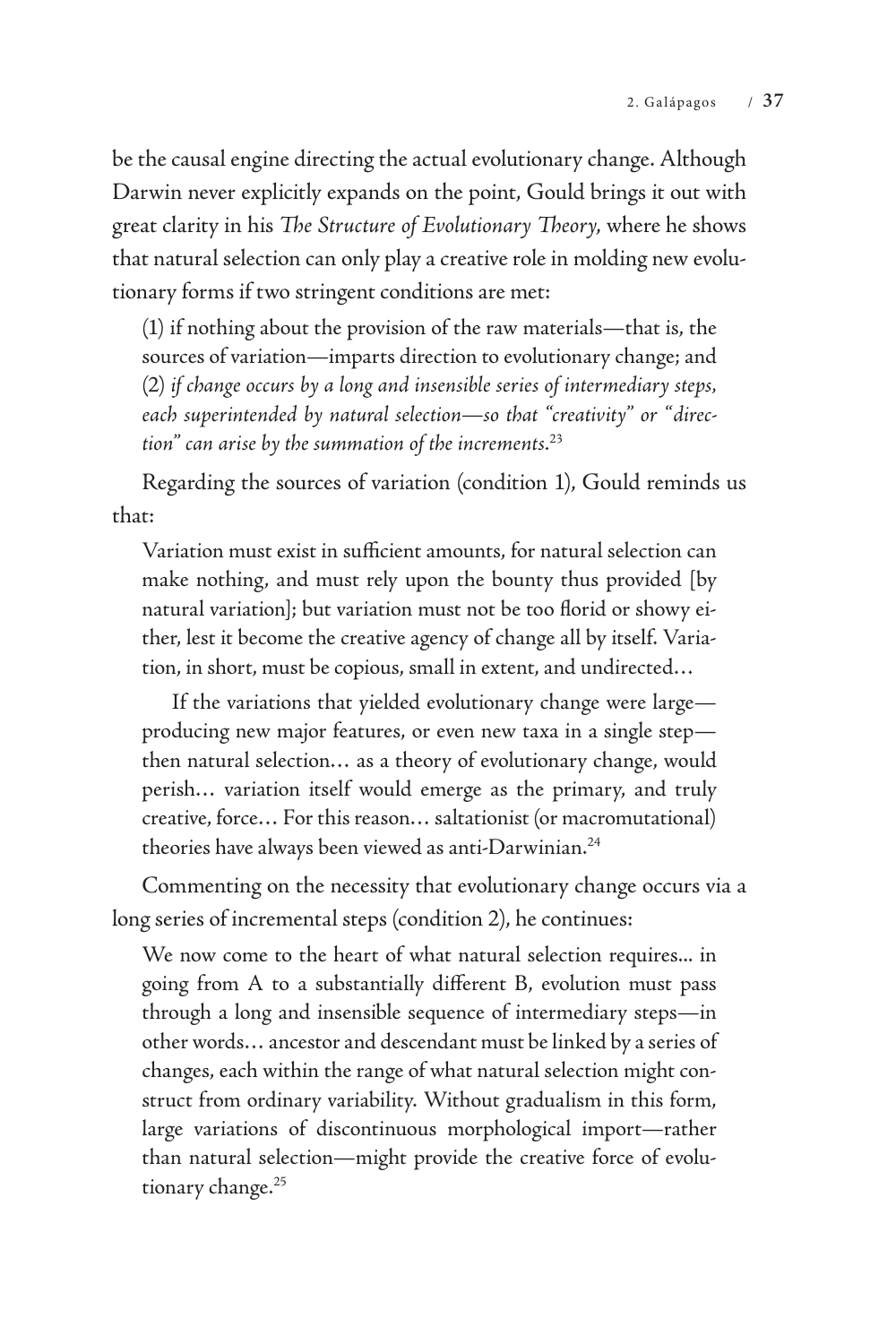If these two conditions hold, as all Darwinian advocates assume that they do, then natural selection can be conceived of as Darwin did in the *Origin*: as the sole director and creative agent in evolution,<sup>26</sup> responsible for all the complexity and variety of life and the phylogenetic branching pattern of the tree of life. As I pointed out previously:

Darwin's central and entirely unique claim in the *Origin* was not that natural selection occurs and is bound to eliminate the unfit… Rather, his revolutionary claim was that natural selection could be the main *creative agent* in evolution if it superintended the ever so gradual accumulation of tiny undirected mutations… Selection per se is not the defining characteristic of Darwinism, but only where it acts as the creative agent, building complexity incrementally resulting in what Gould terms "additive aggregates."27

Consequently, Darwin's interminable series of transitional forms is necessary for straightforward mechanistic reasons (how else can one get from A to B by cumulative selection?), but it is also essential if the sole agency of change is to be natural selection. Where a complex adaptation—no matter how complex—can be reached in a series of tiny adaptive steps, then natural selection can indeed function, in Dawkins's description,28 as a *blind watchmaker* and change A into B no matter how complex the transition, without any other causal agency being involved. And it is this elimination of the need for any alternative or additional directive mechanism guiding the evolutionary process which is, for atheists and materialists like Dawkins and Dennett, its great attraction.

Here we touch on an important point, which needs emphasis: Organisms are complex systems, and their assembly during the course of evolution, by universal assent (e.g., Darwin, Fisher, Dawkins, Fred Hoyle, Dennett), could never have occurred by "pure chance." Some form of direction is essential! This is why, as stressed below (see Chapter 11), both Darwinists and their opponents reject the idea that undirected chance (or trial and error) could assemble any sort of complex biological structure. Only if evolution is directed by some mechanism can the complexity of living things be explained.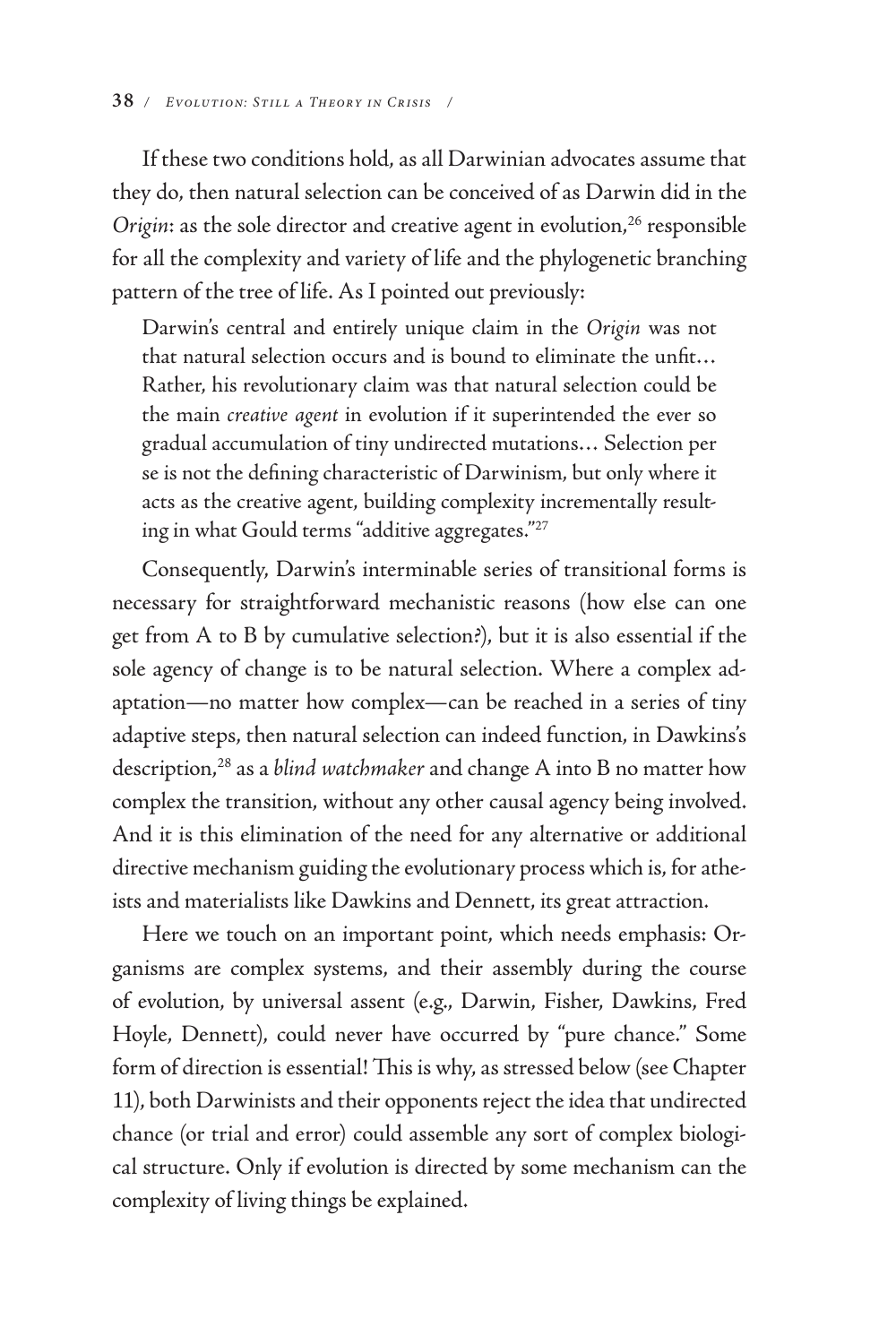Darwin's theory of cumulative selection was—and is—a brilliantly simple theory to provide an account for *adaptive* design and *adaptive* order in the living world without recourse to additional guidance from any other agency. Daniel Dennett calls it the "best idea anyone has ever had."<sup>29</sup> Yet clever though it may be, it can only work, firstly, if the "form" of interest can be shown to be adaptive and, secondly, if the "form" is led up to via a functional continuum through which cumulative selection can find its way and work its magic. And this, to a very large extent, is why so many in the mainstream academic community, enamored as they are with the Darwinian worldview, must look the other way, if—as it is certainly the case, as I will show—many of the taxa-defining homologs actualized during the course of evolution have *never* been shown to be adaptive and even in the case of those homologs which are apparently adaptive, functional continuums are either unknown or very hard to envisage*.* To acknowledge their absence is to acknowledge that the paths of evolution must have been ordered and directed by additional causal factors, i.e., that cumulative selection is not the sole or even the major directive agency.

# **2.3 Eliminating Telos and Teleology**

BECAUSE CUMULATIVE selection acts only to adapt an organism to its immediate environmental conditions, without any concern for what the long-term consequences of any specific adaptation might be or where it might lead, it has no foresight.<sup>30</sup> And without foresight, the ends or designs it can achieve are those (to employ Dawkins's aptly-chosen analogy) of a "blind watchmaker."31 It is the absolute blindness of the process that is its hallmark and carries such radical implications.<sup>32</sup> As Ernst Mayr put it, "The truly outstanding achievement of the principle of natural selection is that it makes unnecessary the invocation of 'final causes'—that is, any teleological forces leading to a particular end. In fact, nothing is predetermined. Furthermore, the objective of selection even may change from one generation to the next, as environmental circumstances vary."33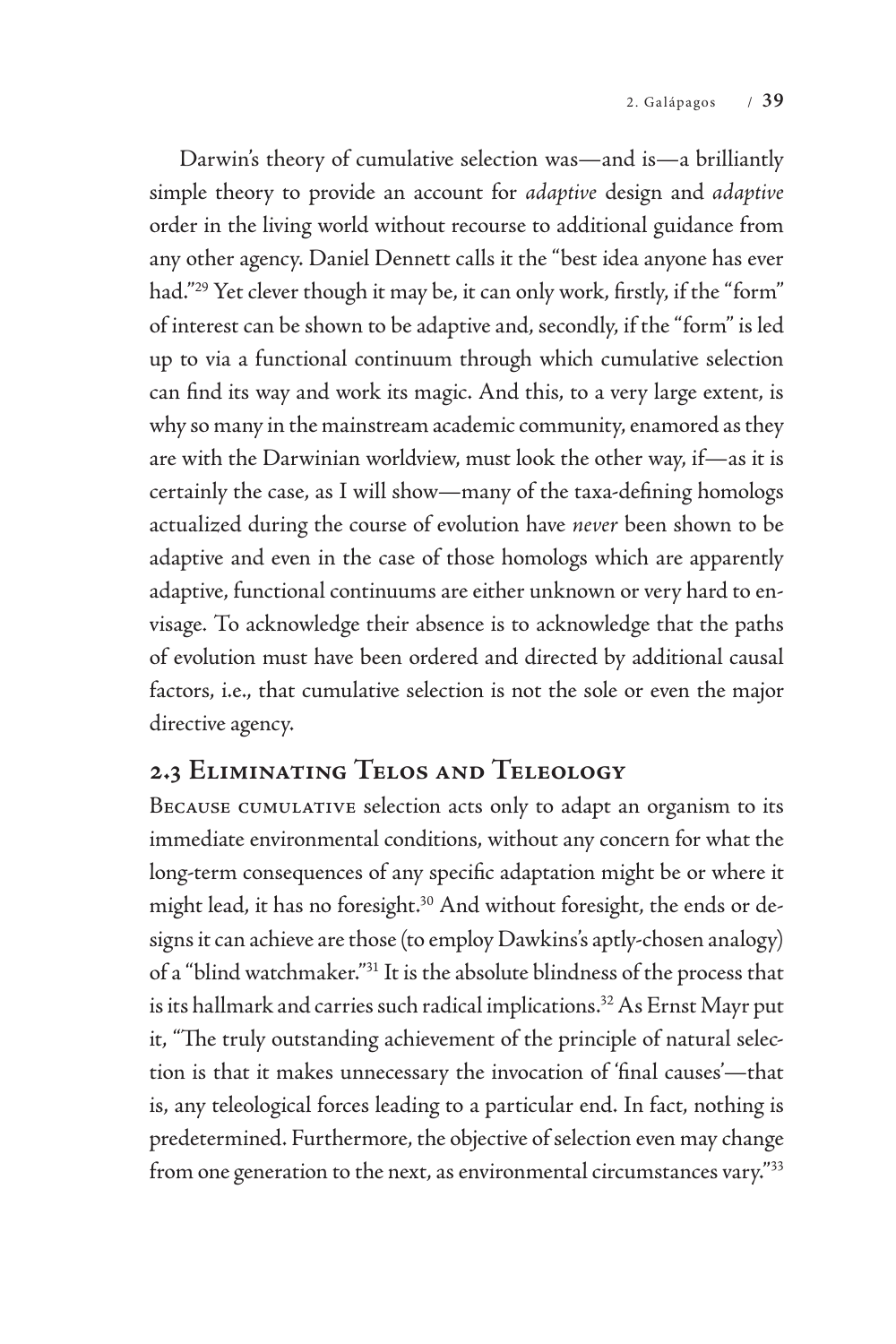By providing a mechanism to account for order and adaptive design without a designer, natural selection upended the biological argument to design that had been the mainstay of English natural theology since the seventeenth century. It also upended the widespread belief of many of the structuralists and typologists before Darwin (including Richard Owen and many other leading nineteenth-century biologists)<sup>34</sup> that the paths of evolution were predetermined by natural law; and it overturned the notion of a lawful biology where the major Types were as much a part of the world order as were inorganic forms. After Darwin, all such causal theories came to be seen as "skyhooks," as Dennett contemptuously refers to them.35

It is worth noting that the typologists of the nineteenth century, though seeing life's forms as the result of laws and hence "natural," also interpreted these laws as causal agents within a comprehensive teleological framework. Louis Agassiz, for example, saw the Types as ideas in the mind of God<sup>36</sup> and saw the whole taxonomic system as part of God's grand plan of creation. In his *Essay on Classification* he argued: "To me it appears indisputable, that this order... [is] in truth but translations into human language of the thoughts of the Creator."37 Owen also viewed nature's order as the result of a Divine plan. He even went so far in his *On the Anatomy of Vertebrates* to declare "the Horse to have been predestined and prepared for man."38 However, although Owen saw nature as the result of design, he believed that God had used natural laws to achieve His ends.39 As Owen commented, one of his aims was "to show in these structures [i.e., "the parts and organs" of vertebrate animals] the evidence of a predetermining Will, producing them in reference to a final purpose."40

#### **2.4 From Microevolution to Macroevolution**

If Darwin had gone no further than providing an explanation for the evolution of finch beaks and other cases of microevolution, he might have gone down as a notable Victorian naturalist. But Darwin (as I pointed out in Chapters Two and Three of *Evolution: A Theory in Crisis*)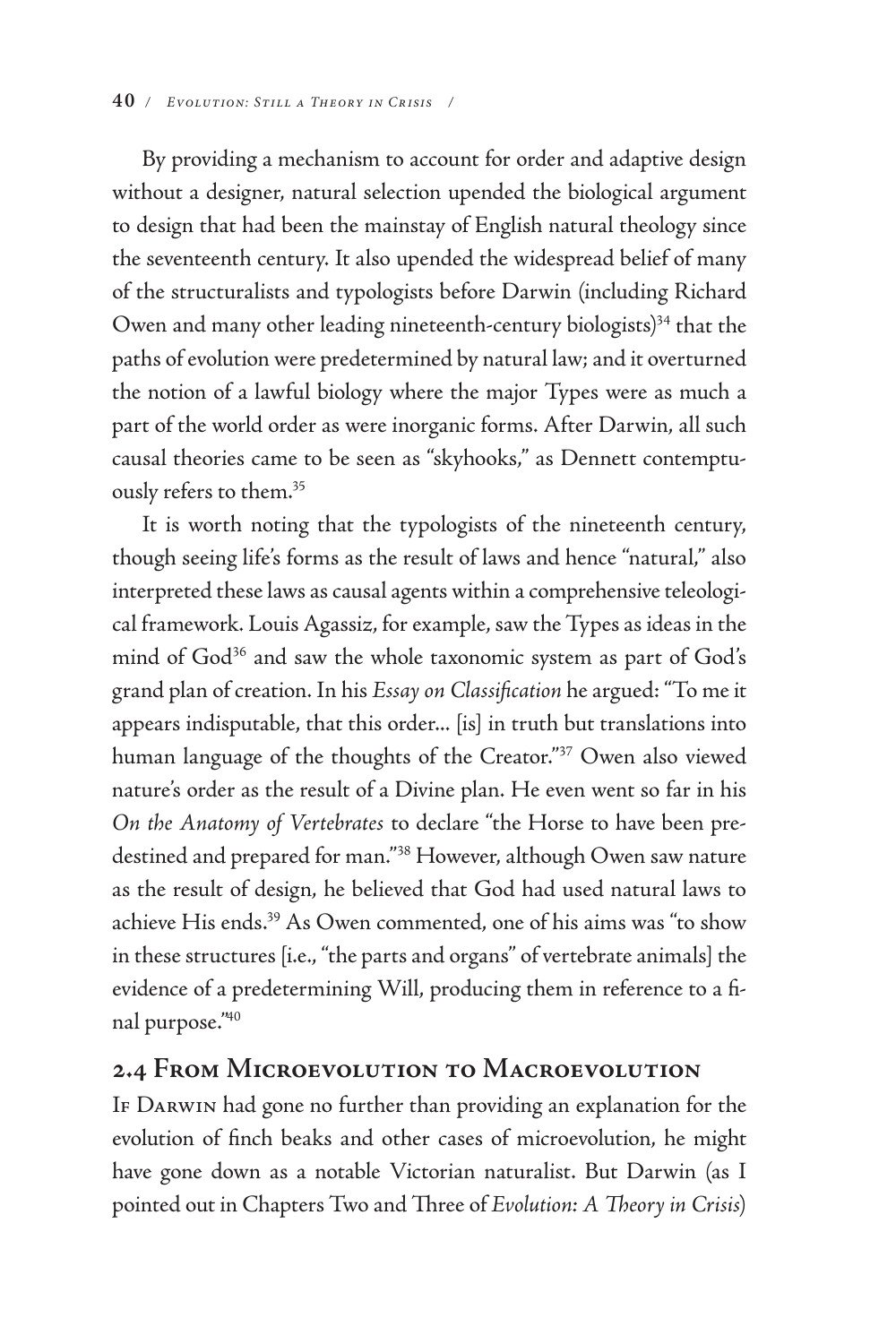went much further. He became one of the most influential thinkers in Western intellectual history by making the radical claim that the origin of all the novelties in the history of life, all the taxa-defining traits, all complexity, all order, could be explained by extending or extrapolating, over great periods of time, the same simple, undirected, and 100-percent-blind mechanism of cumulative selection that fashioned the different finch beaks on Galápagos.

The significance of Darwin's extrapolation can hardly be exaggerated. If it was correct, the problem of evolution would be essentially solved, and the emergence of all species, including mankind, finally explained without any recourse to teleology or "laws of form." And for some current hardline Darwinists, the problem of evolution is indeed regarded as solved: New forms of life are the outcome of the machinations of a "blind watchmaker." Daniel Dennett writes: "The fundamental core of contemporary Darwinism… is now beyond dispute among scientists… the hope that it will be 'refuted' by some shattering breakthrough is about as reasonable as the hope that we will return to a geocentric vision and discard Copernicus."41 Similarly, according to Richard Dawkins, "Darwinism is true, not just on this planet but all over the universe wherever there is life to be found."42

The extrapolation from micro- to macroevolution is certainly seductive. But as I pointed out in *Evolution* (Chapter 4) the fact that an unseeing watchmaker can work his magic on a small scale (as on the Galápagos), the fact that Darwin's mechanism works in a restricted area, the fact that adaptation exists in nature—none of this warrants the assumption that *all* the order of nature (including *all* the Type-defining novelties) is adaptive and can be assembled via functional continuums. There is an almost universal precedent, as the history of science testifies, that over and over again theories that were once thought to be generally valid have proved eventually to be only valid in a restricted sphere.<sup>43</sup>

Moreover, the greatly-touted success of Darwinism in the restricted field of *microevolutionary* adaptation—classically illustrated by its ability to account for the adaptive diversification of the fauna of Galápagos and